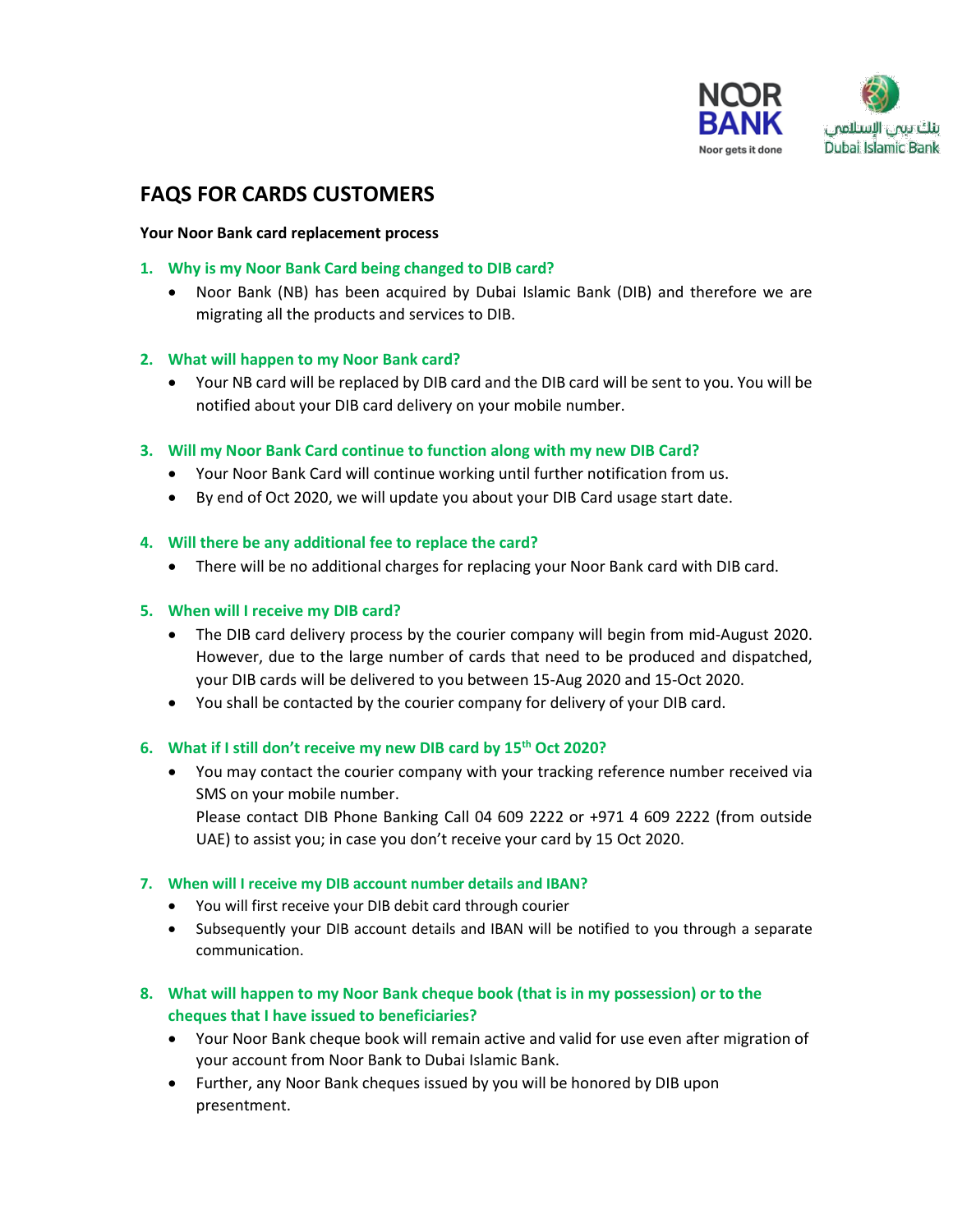

 You can also apply for a new cheque book from DIB through online banking, mobile app or any DIB branch post migration.

# **9. What is the limit on my credit card?**

- Your credit limit will remain the same, as it will be transferred from NB Credit Card to your new DIB Credit Card.
- Your balance on your new DIB card stays the same as NB card.
- Your Easy Payment Plan (EPP), Easy Cash or Balance Transfer (BT) availed on your Noor Bank Credit Card will be transferred to your new DIB card. You will continue to pay your regular monthly instalments until the tenors come to an end.
- Your retail and cash transactions will be carried over from NB to DIB.

# **10. How can I continue my transactions on my debit card?**

Your retail and or cash transactions will be carried over from NB to DIB

# **11. What's new?**

- You will receive a Visa Card from DIB (to replace your NB Mastercard)
- Your card benefits will be as per your newly received DIB card
- For complete details of Fees & Charges on your new DIB card, visit <https://www.dib.ae/schedule-of-charges>
- For DIB Card Terms & Conditions, visit www.dib.ae

# **12. What will be the Annual Fees of my new DIB credit card?**

Following chart illustrates the Annual Fees\* of respective card products.

| <b>Card Type</b>                     | <b>Annual Fees</b>                        |
|--------------------------------------|-------------------------------------------|
| Prime Infinite Credit Card           | Free                                      |
| Prime Signature Credit Card          | Free                                      |
| Prime Platinum Credit Card           | Free                                      |
| Prime Gold Credit Card               | Free                                      |
| Prime Classic Credit Card            | Free                                      |
| <b>Consumer Platinum Credit Card</b> | Free for 1 <sup>st</sup> Year             |
|                                      | AED 199 from 2 <sup>nd</sup> Year onwards |
| <b>Consumer Rewards Credit Card</b>  | Free for 1 <sup>st</sup> Year             |
|                                      | AED 150 from 2 <sup>nd</sup> Year onwards |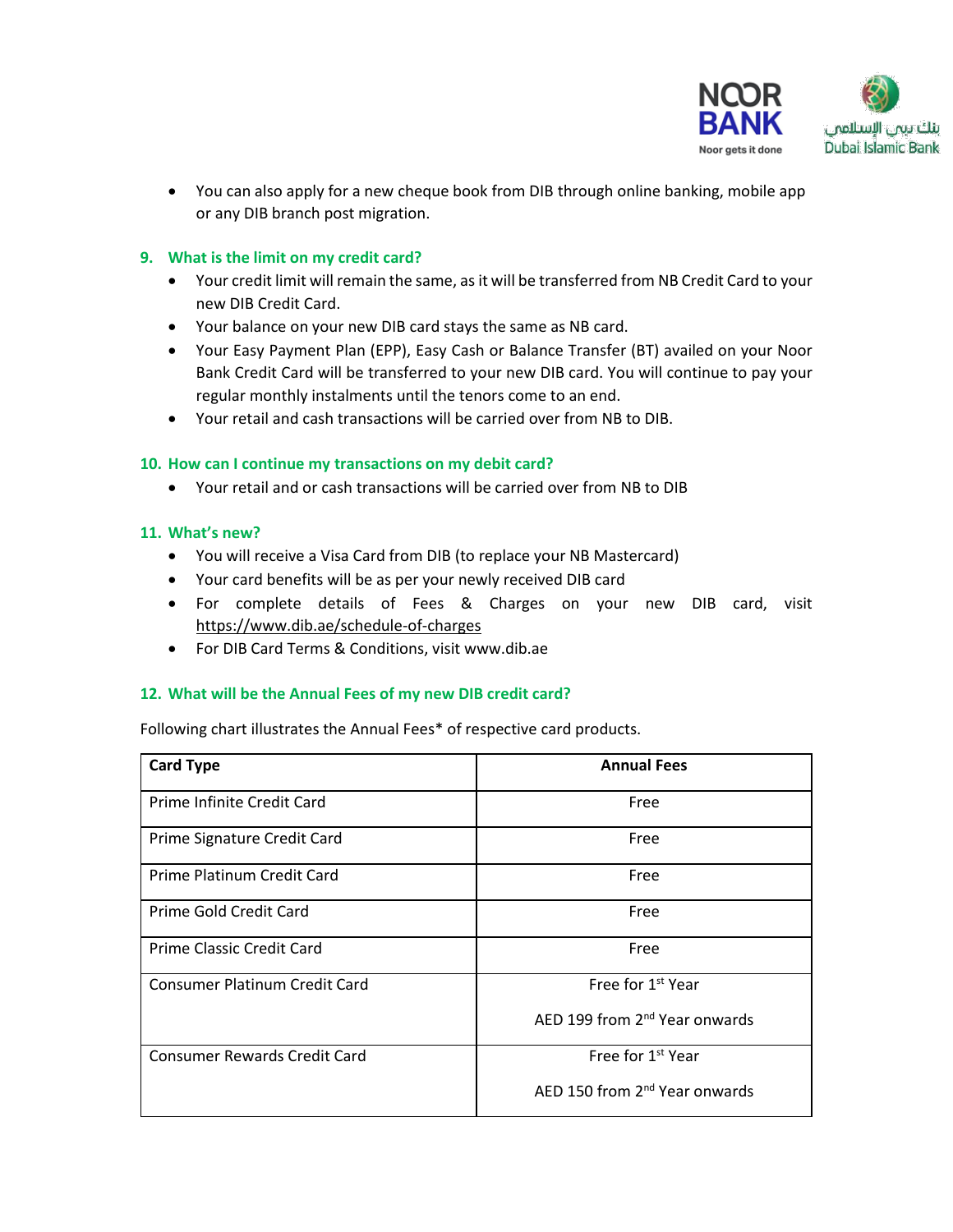

| Al Islami Platinum Charge Card      | AED 1,050      |
|-------------------------------------|----------------|
| Al Islami Gold Charge Card          | <b>AED 420</b> |
| Al Islami Classic Charge Card       | <b>AED 315</b> |
| Al Islami Infinite Credit Card      | Free           |
| Al Islami Platinum Plus Credit Card | Free           |
| Al Islami Platinum Credit Card      | Free           |
| Al Islami Gold Premium Credit Card  | Free           |
| Al Islami Gold Credit Card          | Free           |
| Al Islami Classic Credit Card       | Free           |

\* - The fees is with respect to the services provided with the Credit Card and do not pertain to the provision of the credit limit and the utilization of the limit.

# **13. What will be the Monthly Profit Rate charged on my Salam-based DIB credit card?**

 The Salam Sale Price provided under the Salam Contract has been determined on the basis of a fixed monthly rate of 3.15% at the time of card activation.

# **14. How is the Salam Sale Price linked with my DIB credit card?**

 Considering that the DIB credit card is a covered card, the Salam Sale Price will be placed under a Wakala deposit. Your utilization of the DIB credit card will be through debiting of the Wakala deposit and such utilization will determine your due payments under the DIB credit card.

#### **15. What happens next?**

- You need to activate your DIB Card by simply sending the SMS '**ACT'** followed by last 6 digits of your DIB card number to 4224
- After your DIB Card becomes usable :
	- a. Make sure to update your new DIB card details with your favorite merchants and subscriptions as well as Apple Pay & Samsung Pay and all the Standing Instructions.
	- b. You can register your DIB Card on Dubai Islamic Banking Online Banking / Mobile App
	- c. You can use your DIB card along with the pre-provided PIN to start enjoying the benefits.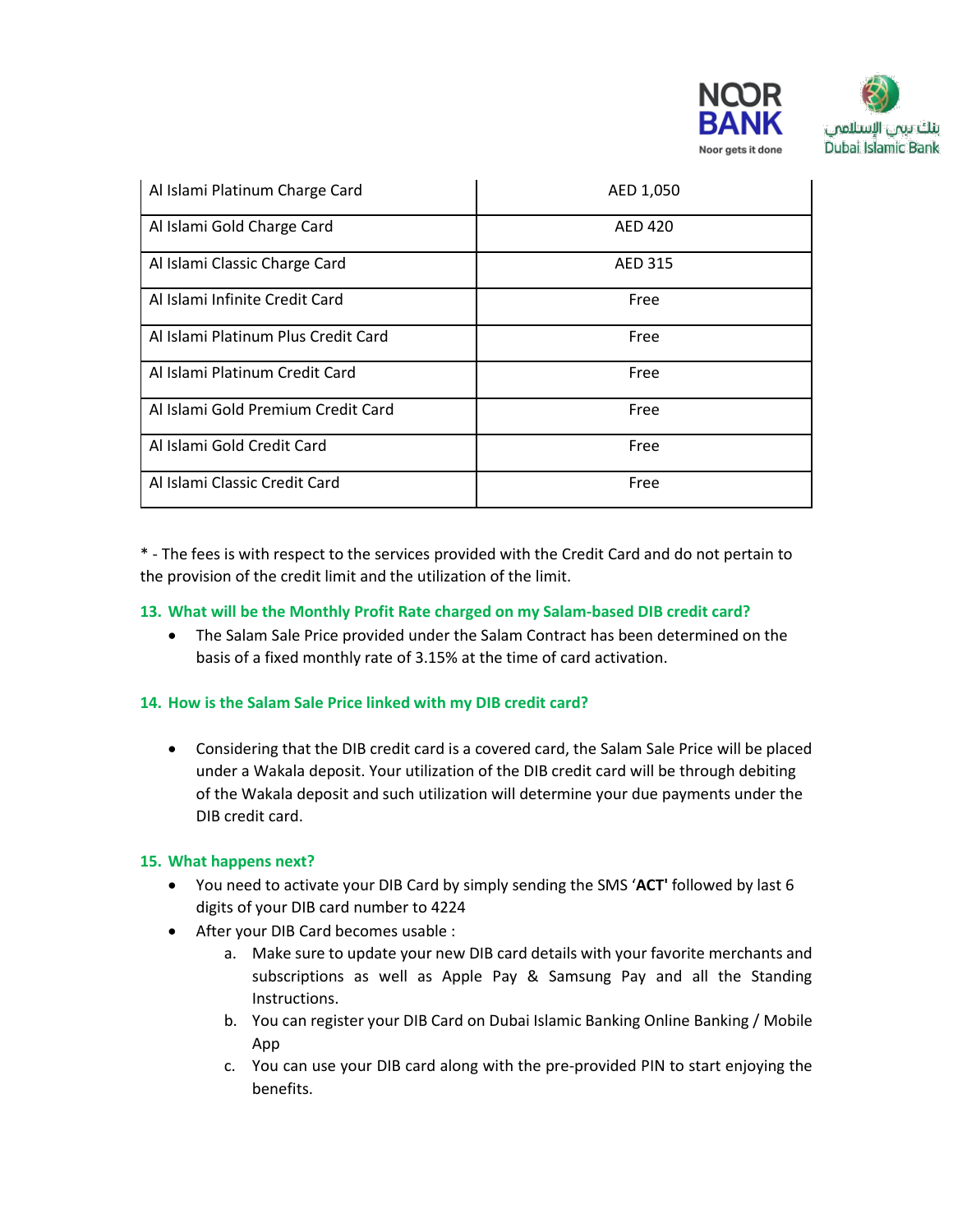

 You can change DIB card PIN via our Online banking/ Mobile app / DIB ATM and Phone Banking +971 4 609 22222.

# **16. What all can I do when my new DIB card becomes usable?**

- You can make bill payments with your DIB Debit and Credit Card
- You can avail Easy Payment Plans on your DIB Credit Card
- You can transfer outstanding balance from other bank cards
- You can enjoy lifestyle benefits on your cards
- **17. Would all my NB standing instructions/DDA linked to the NB cards; be automatically moved to DIB or do I need to apply again for the same?**
	- DDA will be moved automatically.
	- Standing Instructions within NB internet banking will be moved to DIB automatically.
	- Standing Instructions with merchants need to be set-up again. You will need to replace with your new DIB card.

#### **18. If I already have a Dubai Islamic Banking Card will I still get a new DIB card?**

- Yes, new DIB card will still be issued , replacing your Noor Bank card
- **19. I have received my new DIB credit card and it is mentioned in the communication of the Welcome Pack that additional documentation required to produce the card. As I have already received my card then what is additionally required to produce the card?** 
	- There will not be any other card to be produced besides the card that you have already received. However, the credit limit on your credit card will only be loaded if you don't have any reservation on moving your NB credit card structure from Tawarruq to Salam pursuant to the execution of the Salam contract and Wakala documentation on your behalf by your agent as contemplated in the communication of your Welcome Pack. The card that you have received does not have any credit limit loaded on it, the credit limit will be loaded on the "cutover date" as defined in the communication of your Welcome Pack.

#### **Your DIB Card Activation & PIN change Process**

#### **20. How to activate my new DIB card?**

 You can activate your DIB card by simply sending SMS "ACT" followed by last 6 digits of your DIB card number to 4224

#### **21. How to change my new DIB card PIN?**

- You will be able to change your new DIB PIN only after your DIB card is allowed for usage.
- You will be able to change the PIN using the following DIB channels Online Banking , Mobile Banking, DIB ATM and Phone Banking +971 4 609 22222.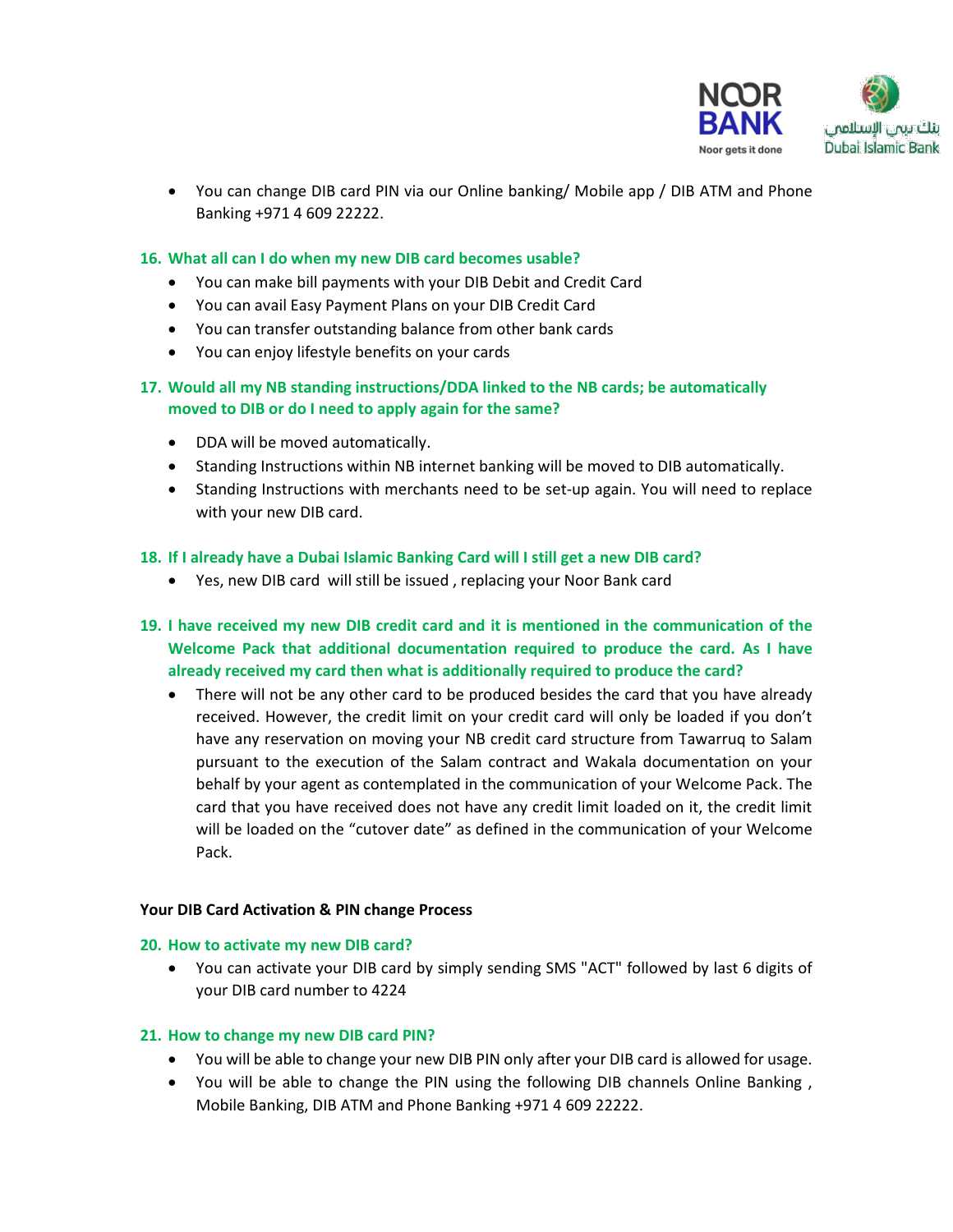

# **22. How to register for e-statements?**

 Register your e-mail ID on DIB Online Banking, Mobile Banking or through DIB Branches and subscribe for e-mail statements for your credit card and bank accounts.

# **Your DIB Online Banking / Mobile App and Digital Wallet registration**

#### **23. How to activate your DIB Online Banking?**

- You will be able to activate your DIB Online Banking only after your DIB card is allowed for usage.
- Steps to follow: You should have any one of the following : Debit card number and card PIN, Credit card number and card PIN
- Go to www.dib.ae and click "Al Islami Online Banking"
- Click "New User" Tab and select "Register Now"
- Select Individual>>Card Holder
- Follow the instructions to Set up your User ID, password and the required security credentials

# **24. How to activate your DIB Mobile Banking?**

- You will be able to activate your DIB Mobile Banking only after your DIB card is allowed for usage.
- Steps to follow: You should have any one of the following : Debit card number and card PIN, Credit card number and card PIN
- Download the DIB Mobile app to your smart phone by visiting the App Store or Google Play.
- Tap "Register" icon on the DIB Mobile login screen
- Enter your Card & PIN details and verify
- Set Up your User ID, password and security credentials

# **25. How to activate your DIB card on Apple Pay and Samsung Pay?**

- You will be able to add your new DIB credit or debit card to digital wallets like Apple Pay and Samsung Pay. It can be done once your card is allowed for usage.
- Google Pay service is currently not available in DIB

#### **26. Will the Noor Infinity app continue?**

- **Effective 31st Oct 2020, the Noor Bank Infinity app will no longer be active**
- However, you can avail a series of benefits and redemption options for Wala'a rewards from DIB online banking and mobile app.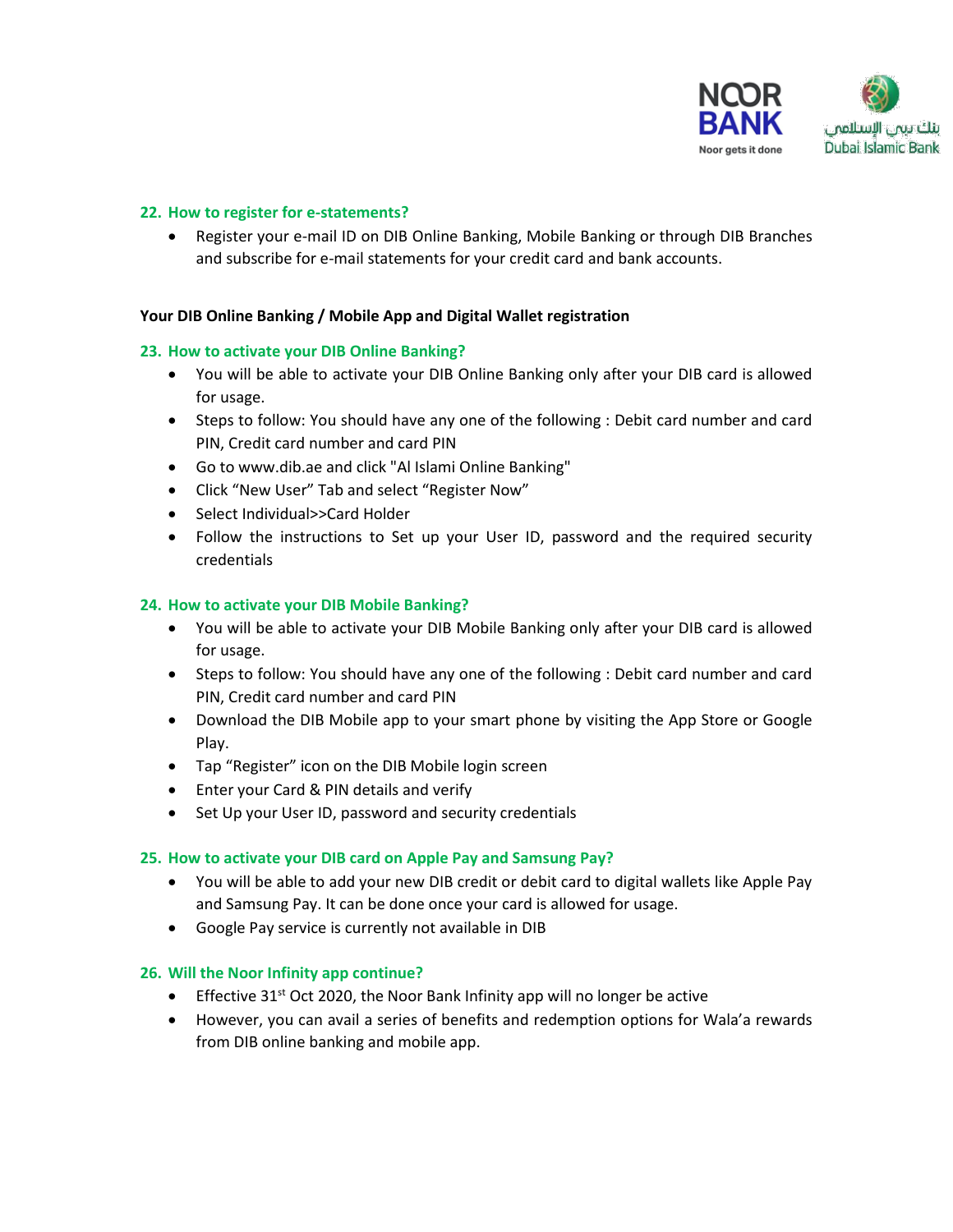

# **27. Can I view my NB card history on DIB Online Banking?**

 You can view your NB transactions history under 'Statement' section on DIB Online Banking.

#### **Your Noor Bank benefits and offers**

#### **28. Will I continue to receive the benefits of Noor Bank Credit Card on DIB credit card as well?**

All the benefits and offers of Noor Bank Card will be replaced by benefits of DIB cards.

#### **29. What happens to my Airline miles?**

- You can transfer your milesto your respective Airline Frequent Flyer Programme account, till the period your NB card is valid.
- **30. I have Credit Shield Insurance (CSI) on my Noor Bank credit card, will it continue on my DIB credit card as well?**
	- Yes, your DIB credit card comes with CSI feature.

# **31. I have unsubscribed for CSI service on my Noor Bank credit card, will it be auto deactivated on my DIB credit card as well?**

• The CSI feature will not be activated on your DIB card if you have unsubscribed the same on your Noor Bank Credit Card.

#### **Your Loyalty Rewards Points**

#### **32. What will happen to my reward points with Noor Bank?**

- Your NB reward points will be converted into DIB Wal'aa Rewards
- Unredeemed balance of your NB reward points will be migrated to DIB on migration date as Wala'a rewards (equivalent AED value) and posted to customer's Wala'a account.
- For details on Wala'a Rewards, please click here: [https://www.dib.ae/personal/other](https://www.dib.ae/personal/other-services/walaa-rewards)[services/walaa-rewards](https://www.dib.ae/personal/other-services/walaa-rewards)

#### **33. How many Wala'a rewards do I get for my Noor Bank rewards?**

You will get 2 Wala'a Rewards for each Noor Bank reward point

#### **34. When will my new rewards with Dubai Islamic Bank expire?**

- Your date of earning rewards points will stay the same.
- Wala'a Rewards expiry will be 36 months from date of points earned at Noor Bank.
- For details on Wala'a Rewards earning, benefits & expiry, please Click here: www[.dib.ae/personal/other-services/walaa-rewards](https://www.dib.ae/personal/other-services/walaa-rewards)